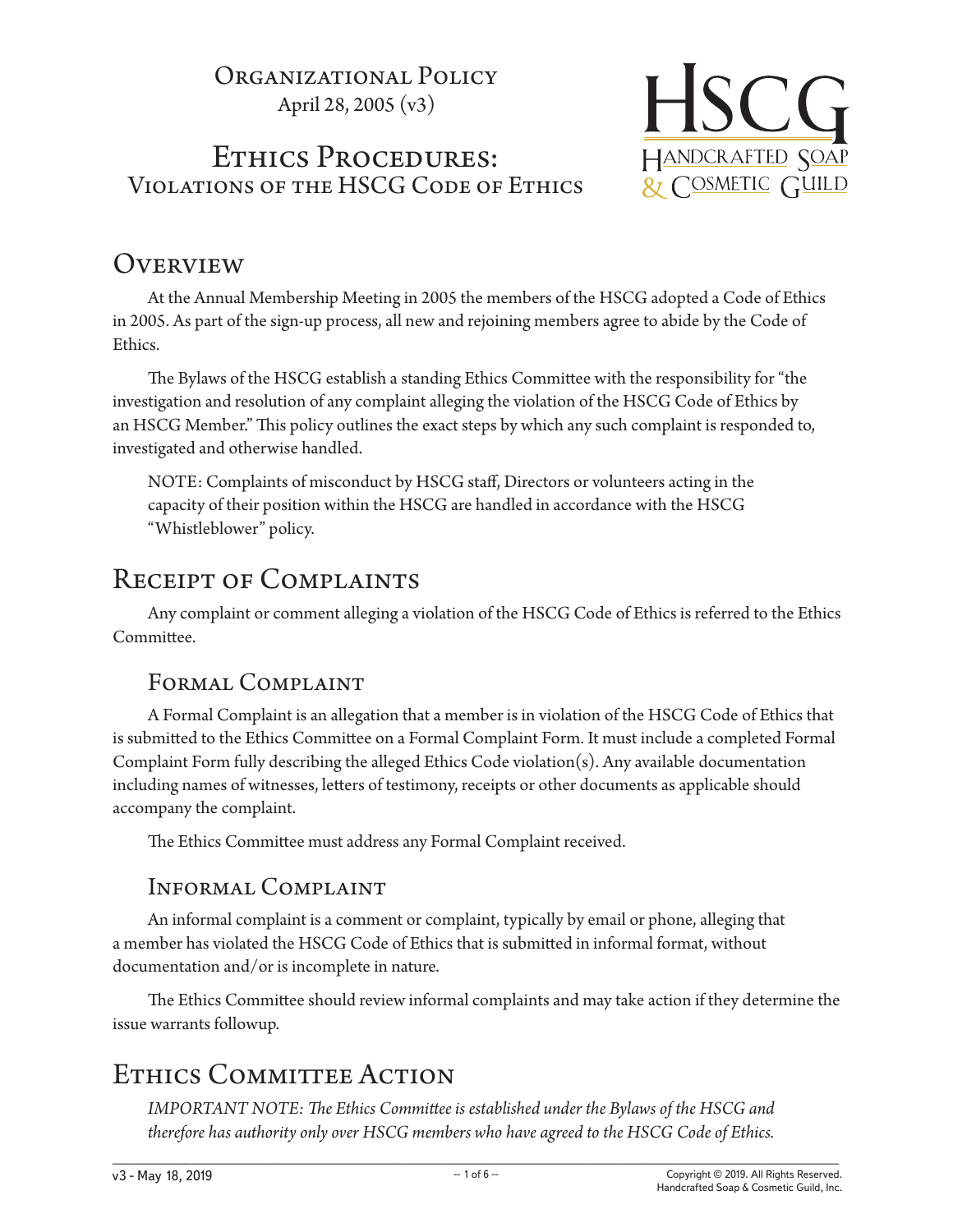*Displinary actions which may be recommended by the Ethics committee are limited to those which affect a member's status, participation, or membership within the HSCG*

## Formal Complaint

Upon receipt of a Formal Complaint, the Chairman of the Ethics Committee shall take the following actions within 7 days:

- 1) Reply to the sender acknowledging receipt of the complaint.
- 2) Forward (by email or mail) a copy of the complaint to the accused together with notification that the accused has thirty (30) days to respond in writing.
- 3) Send copies of the complaint to all members of the Ethics Committee
- 4) Inform the HSCG Board of Directors of the nature and scope of the complaint.

At the end of the 30-day period, the Chairman of the Ethics Committee shall send a copy of the written response received from the accused to all members of the Ethics Committee. If no response was received, the Chairman shall so inform the members of the Committee.

Based on the content of the original complaint and the response from the accused, the Ethics Committee shall determine whether additional investigation or action is necessary. If additional investigation is deemed appropriate and necessary to finding the truth of the accusations, the Ethics Committee shall gather such additional information as the committee requires to make their findings. Such investigation shall be completed within ninety (90) days of original recipt of the written complaint. The Committee may requiest from the Board of Directors an extension of up to sixty (60) days and must inform both the complainant and the accusted is such extension is granted.

Upon completion of the investigation, the Ethics Committee shall recommend to the Board of Directors one of the following actions based on the facts of the case:

- a) Dismiss the complaint as frivolous or inconsequential, or
- b) Exonerate the accused, or
- c) Reprimand the accused, with or without requiring that an apology be made to the complainant, or
- d) Suspend the accued from membership for a definite period of time, or
- e) Expell the accused from the HSCG permanently.

#### BOARD OF DIRECTORS ACTION

The Board of Directors shall accept or reject all recommendations forwarded by the Ethics Committee within 30 days.

Upon action being taken by the Board of Directors, the Secretary shall notify both the accused and the Ethics Committee within ten (10) days of the decision by the Board.

The Ethics Committee shall then notify the original complainant of the final outcome of the complaint.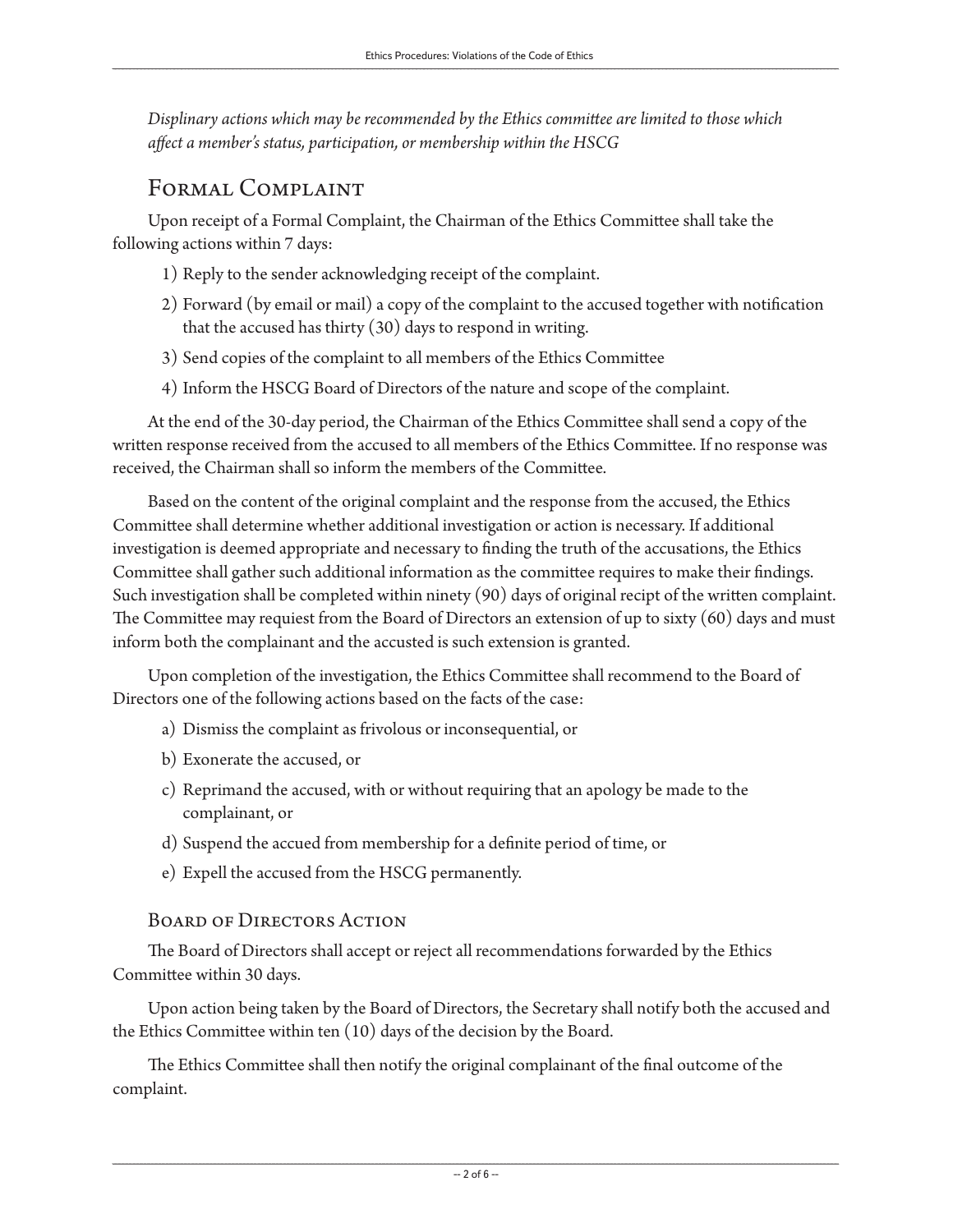#### PUBLIC NOTIFICATION

Under normal circumstances, the final outcome of a Formal Complaint would be kept private. However, the Ethics Committee may recommend public announcement of the final outcome if the issues addressed by the complaint were widely known and a public announcement would provide relief to HSCG members or non-members who were affected by the issue(s) of the complaint. Such a public announcement may be specified to be issued on a broad or limited basis.

#### Appeals

The accused may appeal any decision made by the Board of Directors by sending a written request to the Secretary within 30 days of receipt of notification of the action taken by the Board. The Board will address any request for appeal in the next regularly scheduled meeting. The Secretary will inform the accused of the result of the appeal within 30 days.

### Informal Complaints

Upon receipt of an Informal Complaint, the Chairman of the Ethics Committee shall:

- 1) Reply to the sender acknowledging receipt of the informal complaint and send him/her copies of this policy, the Formal Complaint Form, the Bylaws and Code of Ethics. The Ethics Committee's response should offer the sender the opportunity to submit a Formal Complaint if they so choose.
- 2) Make a copy of the informal complaint and send a copy to the person(s) about whom it was written, giving them the opportunity to respond to the complaint and resolve it informally with the sender, if possible.

If the person about whom the report was written resolves the matter with the sender, he/she may submit that information to the Ethics Committee.

If, at some point during the informal resolution, the sender of the informal complaint feels the matter is fully resolved, he/she may request that the informal complaint be withdrawn. In this case the Ethics Committee will direct that all copies of the Informal Complaint be removed from the Ethics Files of both the sender and receiver.

### Multiple Complaints

When several informal complaints (whether for the same or different Code of Ethics violations) have been lodged against the same person or company, the Ethics Committee shall review the complaints and determine if further action by the committee is warranted. The determination will be based on:

- a) The number of complainants.
- b) The nature and extent of the complaints.
- c) The adequacy and substantiality of the complaints.
- d) The timeliness of the complaints

If further action is warranted, the Ethics Committee will take the following actions.

1) Inform the Board of Directors of the nature and scope of the complaints.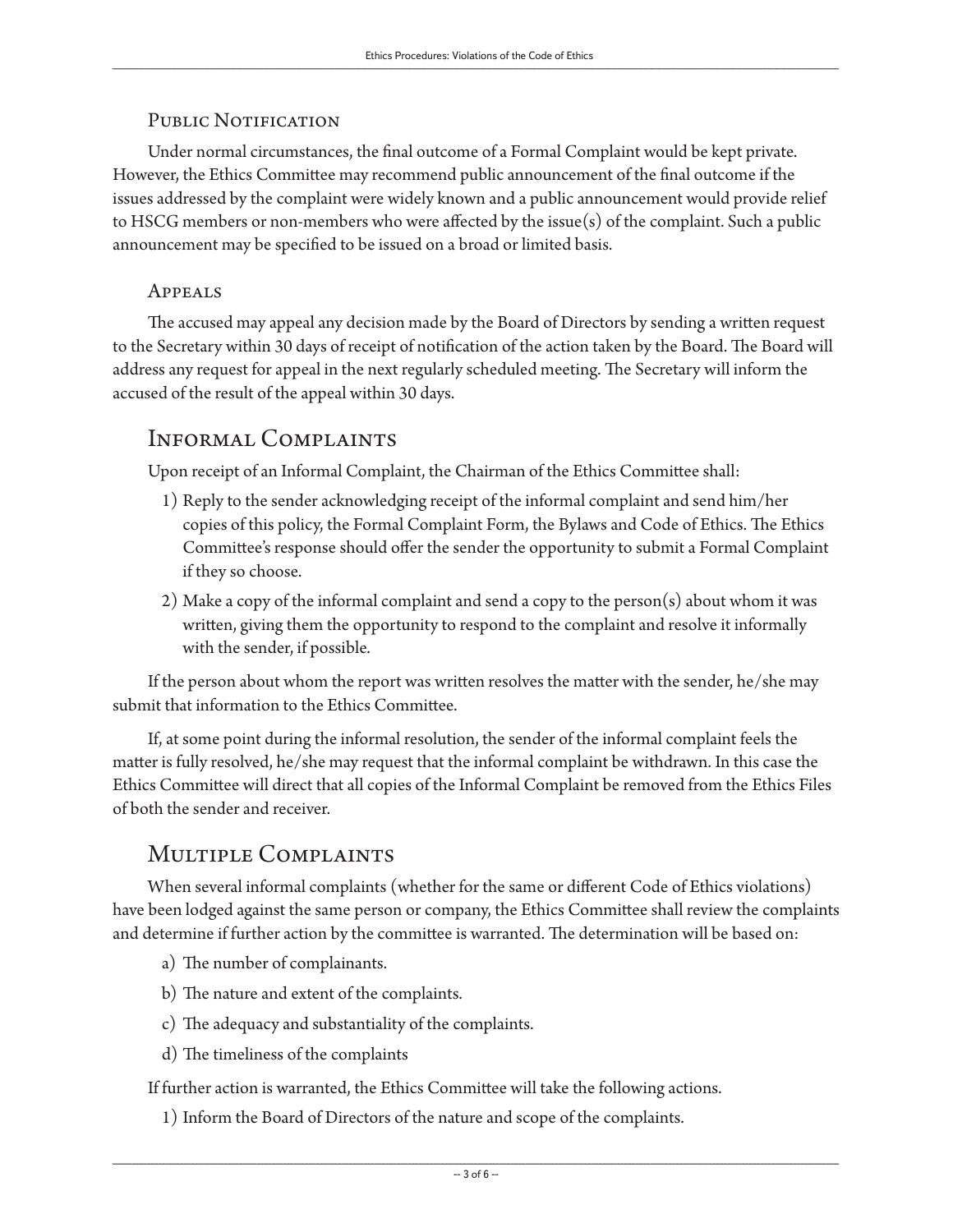- 2) Notify the accused that a multiple complaint review is in process, provide the accused with copies of the complaints, and give the thirty (30) days to respond in writing.
- 3) Notify the complainants that a multiple complaint review is in process and request further information and/or verification of the facts presented in their informal complaint(s). Such information must be provided within thirty (30) days.

Based on the content of the responses from the complainants and the information received from the accused, within thirty (30) days the Ethics Committee shall submit a report to the Board of Directors and recommend one of the following courses of action:

- No further action be taken due to insufficient evidence.
- No further action be taken due to the nature of the complaints.
- Issuance of a formal warning by the Board of Directors (exact text of the warning should be provided as part of the recommendation).
- A Formal Complaint be filed on behalf of the HSCG by the Board of Directors.

Upon receipt of the report from the Ethics Committee, the Board of Directors shall accept or reject the recommended course of action by a 2/3 vote and notify the Ethics Committee of their decision.

If the recommendation was not accepted, the Ethics Committee must meet and submit a new report and recommendations (the same or different). Since the complainants and the accused know of a pending investigation, both the Board and the Ethics Committee have an obligation to provide a definite answer rather than leaving all parties hanging. If the Board fails to accept any report from the Ethics Committee with sixty (60) days, the matter will be considered terminated with no further action to be taken.

If the Board approves issuance of a formal warning, the text of the warning, as provided by the Ethics Committee shall be drawn into a formal letter, signed by the Board of Directors (electronic signatures are acceptable) and sent to the accused within ten (10) days.

If the board approves a recommendation to file a Formal Complaint, the documents and information collected by the Ethics Committee shall constitute the submission of such Formal Complaint.

The Ethics Committee shall notify the accused and the complainants within 10 days of the acceptance of the recommendations or other final disposition of the case.

# COMPLAINTS AGAINST NON-MEMBERS

The HSCG Code of Ethics is applicable to HSCG Members as they have agreed to abide by it. The HSCG has no official authority over the actions of non-members. However, the HSCG is a trade association for the whole industry of handcrafted soap and cosmetic makers, and as such has a vested interest on actions by anyone, member or not, that could adversely affect the industry as a whole.

Therefore, when a complaint, formal or informal, is received against a person or business that is not a member of the HSCG, the complainant must be notified that no direct action can be taken against a non-member, be reassured the information will remain on file, and be sent a copy of this policy.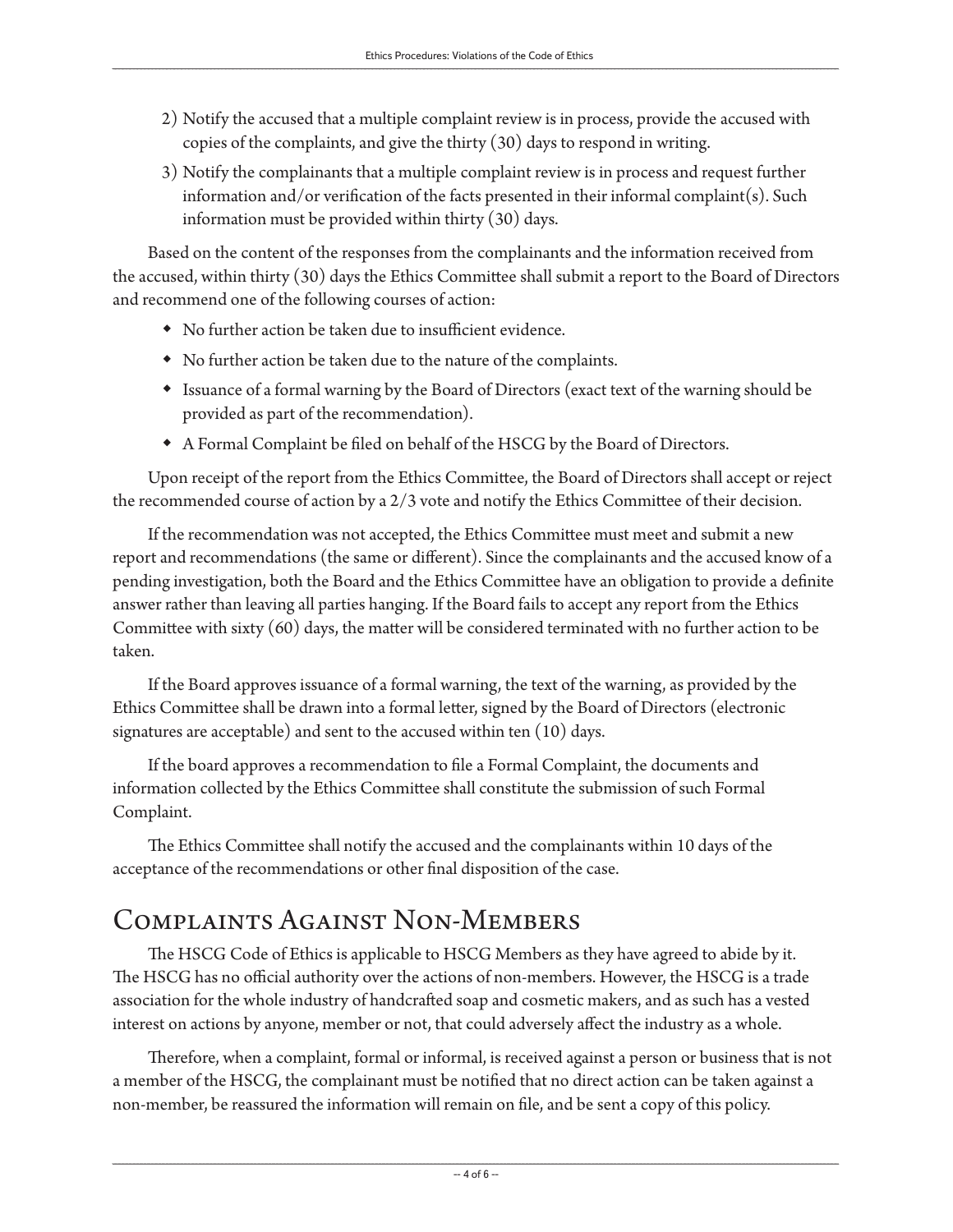At their discretion, the Ethics Committee may contact the accused with information about the complaint and try to assist in the resolution of the issue. In so doing, the role of Ethics Committee must not be as police or enforcers, but rather as facilitators to assist in resolving conflict within the industry.

All details about the compliant, including any attempts at resolution, shall be kept on file in accordance with the "Files" section below.

### HSCG membership or participation

If at some point in the future the non-member chooses to join the HSCG or participate in HSCG activities (e.g. the Annual Conference or local chapter events), such membership or participation shall be held in suspension. The Ethics Committee shall review the file and based on the relevance, timeliness and completeness of the available information, make recommendation to the Board of Directors. The Ethics Committee may recommend:

- That the membership or participation be approved without further action; or
- That a investigation be undertaken to determine thes current facts of the matter, after which a recommendation shall be sent to the Board; or
- (For Membership) The board vote whether to reject the membership in accordance with HSCG Bylaws, Article IV Members, Section 5 Eligibility for Membership;

(For other participation) That board vote whether the person should be precluded from other participation with the HSCG.

Any person so denied membership or participation has the right to request and receive a complete investigation by the Ethics Committee fully resolve the matter. In that case, the Ethics Committee shall follow the procedures as if the complaint were a Formal Complaint.

# Administrative Support

Since the Ethics Committee is made up of members who may be located anywhere in the world, one HSCG staff member, assigned by the Executive Director, shall serve as liaison with the Ethics Committee. This staff member shall provide administrative assitance to the Committee including such things as filing, copying or mailing materials as needed.

All written reports, including Informal and Formal Complaints, shall be received at the HSCG Office. The Ethics Committee Liaison staff will then copy or scan as necessary and ensure all the information is provided to the Committee Chairman and/or members as required.

If there is insufficient evidence to warrant a formal complaint, the Board of Directors may upon the completion of the review process issue by unanimous vote a formal warning to the accused. Only one warning may be issued per review. Three warnings will constitute adequate substantiation and a Formal Complaint will be filed by the Board of Directors.

## Files

Physical files containing information concerning ethics matters ("Ethics Files") shall be maintained at the HSCG Office. Such files shall be secure, with limited access.